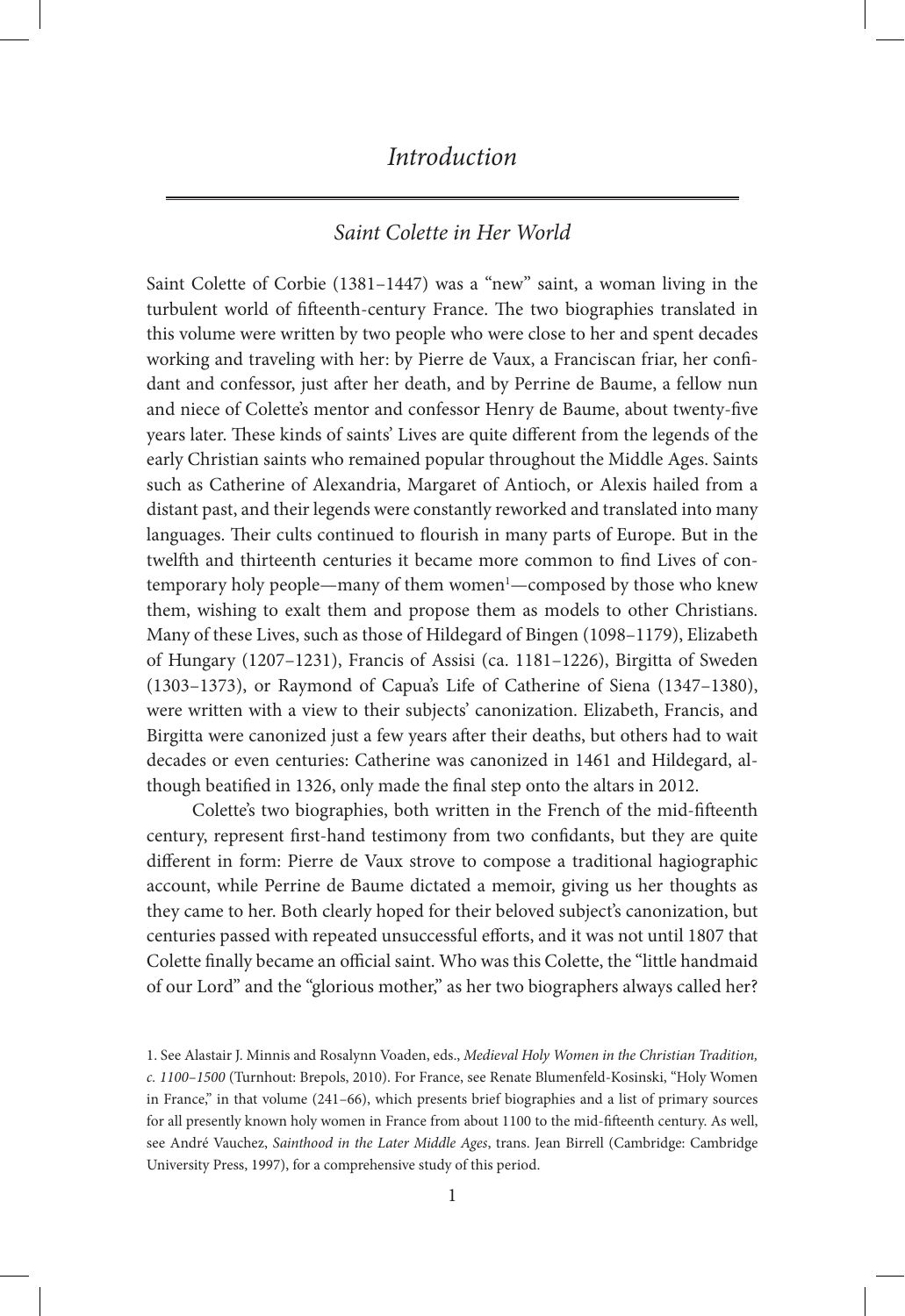Saint Colette of Corbie, a restless spiritual seeker who spent most of her life as one of the most important reformers of the Franciscan Order, was born into a time of multiple crises. The plague epidemic that had killed millions still lingered in many parts of Europe, the Hundred Years' War (1337–1453) that pitted England against France was still not over,<sup>2</sup> and the Great Schism (1378–1417) was tearing apart the Western Church, dividing Europe into different regions whose rulers pledged obedience to two different popes, one based in Avignon, the other in Rome. Despite this religious and societal turbulence, however, Colette succeeded in establishing convents of her own order, an offshoot of the Poor Clares, throughout Western Europe, and in reforming a number of others—often in the face of difficulty and of opposition from other religious orders (including parts of the Franciscan Order, which she sought to reform). Colettine communities can be found throughout the world today in countries as far away from each other as Germany, Norway, the Philippines, and Japan. Throughout the centuries, Colette has been invoked particularly as a patron saint of expectant mothers. She is known to us primarily through the two biographies in this volume and through letters by, to, and about her, some of them translated here.<sup>3</sup> About twenty of them were painstakingly collected and translated into modern French by nuns of the Order of Saint Clare. They reveal her efforts to found her own communities, and the support she received not just from religious figures but from the nobility and both French and English royalty. Before we take a closer look at the life and works of Colette, however, some background on the divisions affecting both the Roman Catholic Church and its religious orders will help to place this remarkable woman in the context of her times.

## *Schism and Division*

The crisis of a divided church deeply affected many Christians at the time in both the religious and secular spheres.<sup>4</sup> A conflict between the papacy and Philip IV, king of France, had led to the election of a French pope, Clement V, in 1305. Clement moved the papal court to France, where it was established at Avignon for

3. Many medieval saints are also known through copious testimonies gathered from their contemporaries at their canonization trials. This is not the case for Colette, whose canonization was delayed until 1807. On the many centuries of delays and their causes see Anna Campbell, "Colette of Corbie: Cult and Canonization," in *A Companion to Colette of Corbie*, ed. Joan Mueller and Nancy Bradley Warren (Leiden and Boston: Brill, 2016), 173–206.

<sup>2.</sup> On the later phases of the Hundred Years' War during Colette's lifetime see Jonathan Sumption, *The Hundred Years War, Vol. IV: Cursed Kings* (Philadelphia: University of Pennsylvania Press, 2015).

<sup>4.</sup> On the many people concerned with this crisis see Renate Blumenfeld-Kosinski, *Poets, Saints, and Visionaries of the Great Schism, 1378–1417* (University Park: Pennsylvania State University Press, 2006). For a concise summary of the conflict, see pages 2–11.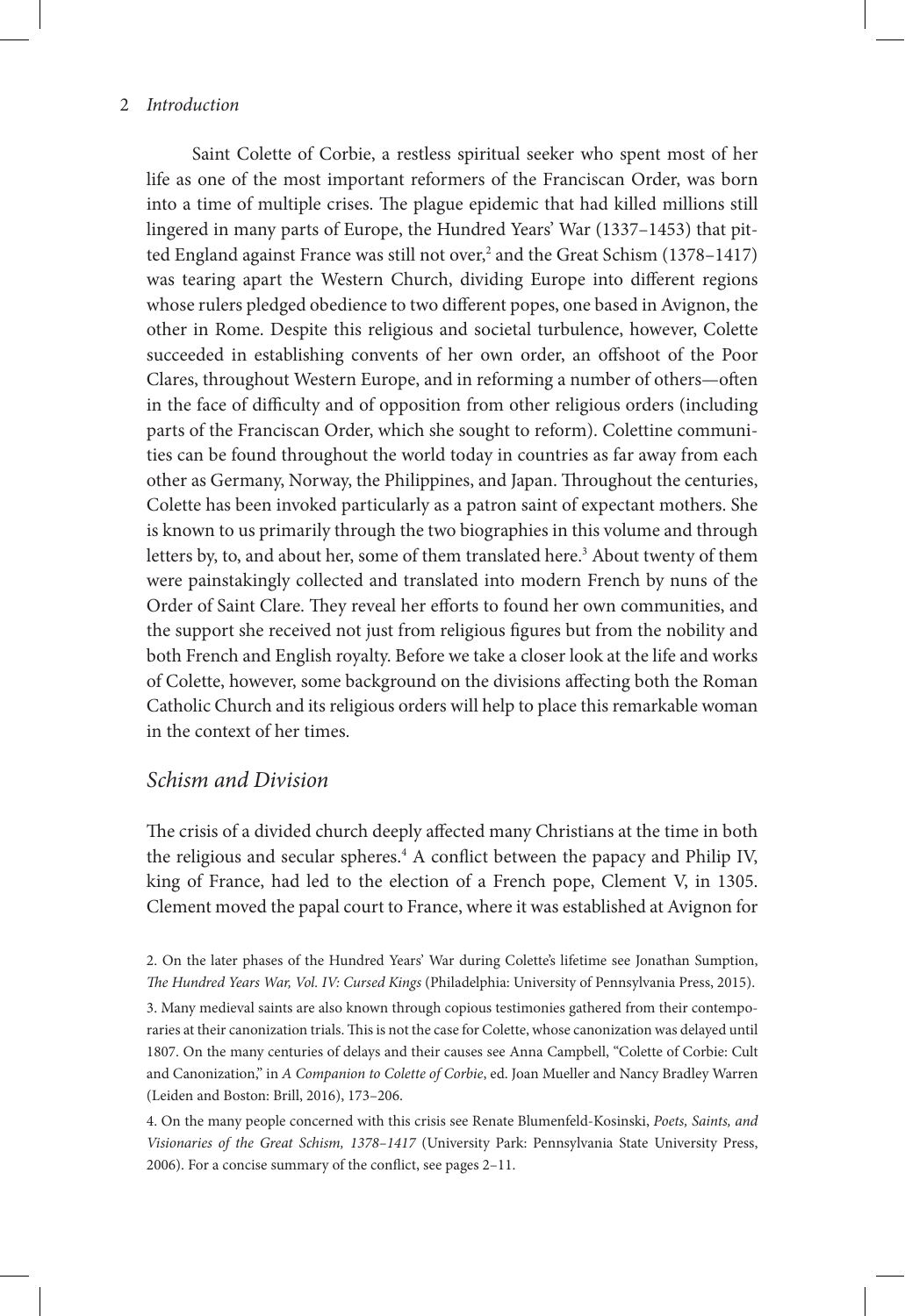almost all of the fourteenth century; all subsequent Avignon popes were French. Toward the end of the century, however, there were more and more calls for a return of the papacy to Rome. Pope Gregory XI (r. 1370–78) finally heeded these calls, but died shortly after his arrival in Rome. The cardinals assembled to elect a successor, but the conclave was encircled by the irate Roman populace, clamoring for an Italian pope. The cardinals had in fact elected an Italian, Archbishop Bartolomeo Prignano of Bari, as Pope Urban VI, but the uproar was later used to present the cardinals' decision as a disputed election, one conducted under duress. Soon the cardinals realized that they had elected an authoritarian despot who wanted to curtail their luxurious lifestyle in the pleasant surroundings of Avignon. Just a few weeks later they decamped from swampy Rome to the more healthful climate of Anagni and proceeded to elect another pope, Robert of Geneva, a relative of King Charles V of France (1338–1380), as Pope Clement VII (r. 1378–94). In a letter to Charles V they described Urban as an oppressive and rabid monster and declared Urban's election invalid, but stated no theological or doctrinal differences. In the wake of this double election, all the European powers were forced to pick a side. In choosing a pope, England and France echoed the hostilities that had pitted them against each other in a dispute over territory and inheritance rights: England opted for the Roman pope, France for the one in Avignon. The Spanish kingdoms deliberated for a long time and finally chose the pope in Avignon, while, not surprisingly, the Holy Roman Empire adhered to the Roman pope. After Clement's death in 1394 the Spanish cardinal Pedro de Luna was elected as Pope Benedict XIII (r. 1394–1417), and on the Roman side several popes followed Urban VI after his death in 1389. Countless unsuccessful efforts were made to resolve this crisis, which also extended to many monastic orders. Thus the Franciscans had two Ministers General throughout the Great Schism, eight different ones adhering to the Roman obedience, and three to the Avignon obedience<sup>5</sup>

In 1409 the Council of Pisa resulted in three popes (although France and England now adhered to the same pope), and it was only at the Council of Constance (1414–18) that the delegations from all the countries involved finally agreed on one pope, Martin V (r. 1417–31), a scion of the powerful Italian Colonna family, and forced the three other popes to abdicate. The Franciscan Order also reunited in 1421 under the Minister General Antonio Vinitti.

The Great Schism was over, but as the Hundred Years' War dragged on, another crisis of the Church erupted at the Council of Basel. Convoked in 1431

5. J. R. H. Moorman, *A History of the Franciscan Order: From its Origins to the Year 1517* (Oxford: Clarendon Press, 1968), 384. Anna Campbell, in "Contextualising Reform: Colette of Corbie's Relations with a Divided Church," *Franciscan Studies* 74 (2016): 353–73, points out that in some provinces, the different administrative parts of the Franciscan Order were divided because dioceses within them chose to adhere to a different pope (357).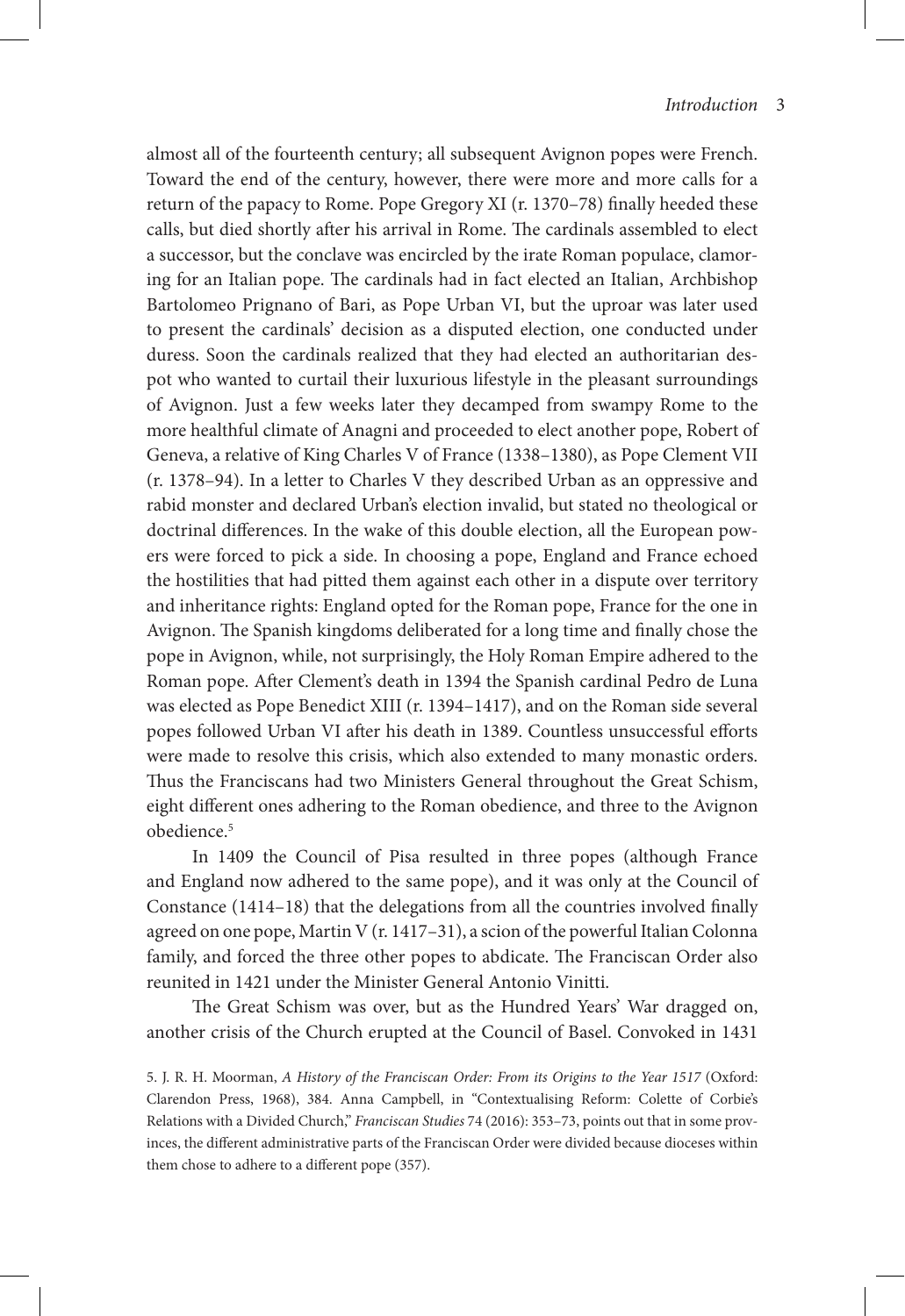by Pope Martin V and continued by his successor Pope Eugene IV (r. 1431–47), it had two main tasks: to discuss whether the Council should take precedence over the papacy when it came to decisions on the future of the Church, and to decide what to do about the Hussite heresy, a movement begun by the theologian Jan Hus, who had been burnt at the stake by the Council of Constance in 1415. Eugene's ongoing struggles with the Council of Basel came to a head when the council suspended him in 1438, deposed him as a heretic in 1439, and elected its own pope: Amadeus VIII, duke of Savoy, who became antipope Felix V. Despite the council's machinations, however, the exiled Eugene IV eventually returned to the papacy in 1443, and the Council of Basel was finally declared closed in 1449. As we will see, Colette played a part in some of the conflicts during this complicated and eventful period.<sup>6</sup>

## *The Franciscans and Reform*

The most important current that determined the course of Colette's life was the growing desire for church and monastic reform that swept through most of Europe:

The middle and later part of the fourteenth century saw widespread reform movements across various religious communities endeavoring to return to the original precepts and communal standards of their foundations. Augustinians, Dominicans, as well as Franciscans underwent reform, and so-called observant communities dedicated to this endeavor emerged; for all, the meaning of poverty was one of the central issues.7

What did monastic reform mean in this era? By the time Colette appeared on the scene the Franciscan Order was about a century and a half old. Francesco

<sup>6.</sup> Details will also be explained in the notes to each Life. References to specific paragraphs in my translations of the biographies by Pierre de Vaux and Perrine de Baume will be given parenthetically:  $V = V$ aux;  $P = Perrine$ , followed by the paragraph number.

<sup>7.</sup> Christopher MacEvitt, *The Martyrdom of the Franciscans: Islam, the Papacy, and an Order in Conflict* (Philadelphia: University of Pennsylvania Press, 2020), 152. For a detailed account of Colette's reforms, see Duncan Nimmo, *Reform and Division in the Medieval Franciscan Order: From Saint Francis to the Foundation of the Capuchins* (Rome: Capuchin Historical Institute, 1987), 443–77. An excellent concise analysis of the different currents of the Franciscan reform, as well as Colette's role in this conflict, is Marie Richards, "The Conflict between Observant and Conventual Reformed Franciscans in Fifteenth-Century France and Flanders," *Franciscan Studies* 50 (1990): 263–81. For a detailed study of the impact of the Colettine reform on the wider Franciscan reform movement see Ludovic Viallet, "Colette of Corbie and the Franciscan Reforms: The *observantia* in the First Half of the Fifteenth Century," in Mueller and Warren, eds., *A Companion to Colette of Corbie*, 76–100.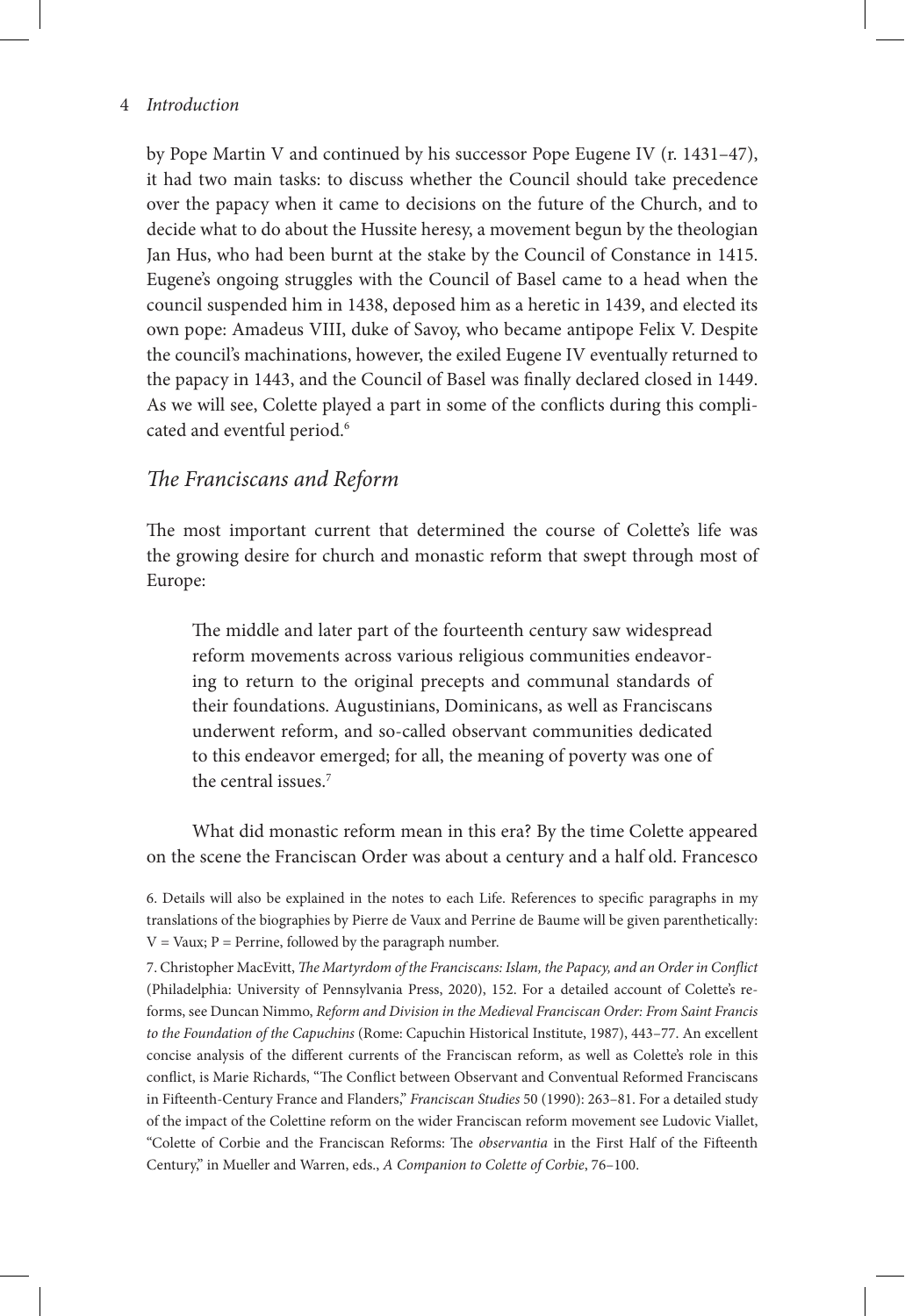di Bernardone—later known as Saint Francis of Assisi (1181–1226), or Il Poverello because of his absolute embrace of poverty—renounced his father's wealth, reportedly stripped himself naked in the streets of Assisi, and left his family in order to form, with some companions, a community devoted to the ideals of poverty, obedience, chastity, penance, fasting, working and begging for alms, and fraternal love.8 The friars were also allowed to preach with the permission of local bishops. Francis did not see himself as the founder of an order, but soon realized that even his initial rather small group of followers needed some guidance. He composed a first simple rule in 1209 and a more detailed one in 1223 that was approved by Pope Honorius III, and it is this rule that is still followed by the Order of Friars Minor, the First Order of the Franciscans. After Francis's death the Franciscans continued to grow into a well-organized pan-European order, divided into provinces and headed by Provincials under the jurisdiction of the Minister General of the entire Franciscan Order.

The origins of the Order of Saint Clare, known as the Poor Clares or the Second Order of the Franciscans, are not quite as clear. Like the early Franciscans, the followers of Clare were at first an informal group of women seeking a religious life outside of the established monastic orders. Chiara di Faverone, known in the English-speaking world as Saint Clare of Assisi (ca. 1194–1253), came from a family of the minor nobility, which meant that she was well educated and adhered to the spiritual ideals of her social class, including concern for the poor, mostly in the form of almsgiving.<sup>9</sup> Clare's passion for poverty became the guiding light of her life and religious aspirations. Aware of the activities of Francis and his brothers, she decided in 1212 to leave her family and join them. Francis welcomed her into the religious life of his creation, composing a brief *forma vivendi* (rule for living) that stressed an ethic of evangelical poverty and charity. In order to avoid scandal, however, Francis first brought Clare to a nearby house of Benedictine nuns. Eventually Clare and a group of female companions were given permission by bishop Guido of Assisi to install themselves near the chapel of San Damiano, which was already serving as a center for the Franciscans; here, the friars "recuperated from their travels and did chores for the women." Preaching and begging,

8. Moorman, *A History of the Franciscan Order*. A very accessible biography of Saint Francis is André Vauchez, *Francis of Assisi: The Life and Afterlife of a Medieval Saint*, trans. Michael F. Cusato (New Haven, CT: Yale University Press, 2012).

9. For a concise account of the origins of the Clarissans see Alison More, *Fictive Orders and Feminine Religious Identities, 1200–1600* (Oxford: Oxford University Press, 2018), 33–40. More detailed accounts are in Lezlie S. Knox, *Creating Clare of Assisi: Female Franciscan Identities in Later Medieval Italy* (Leiden and Boston: Brill, 2008); Bert Roest, *Order and Disorder: The Poor Clares between Foundation and Reform* (Leiden and Boston: Brill, 2013); and Catherine M. Mooney, *Clare of Assisi*  and the Thirteenth-Century Church: Religious Women, Rules, and Resistance (Philadelphia: University of Pennsylvania Press, 2016).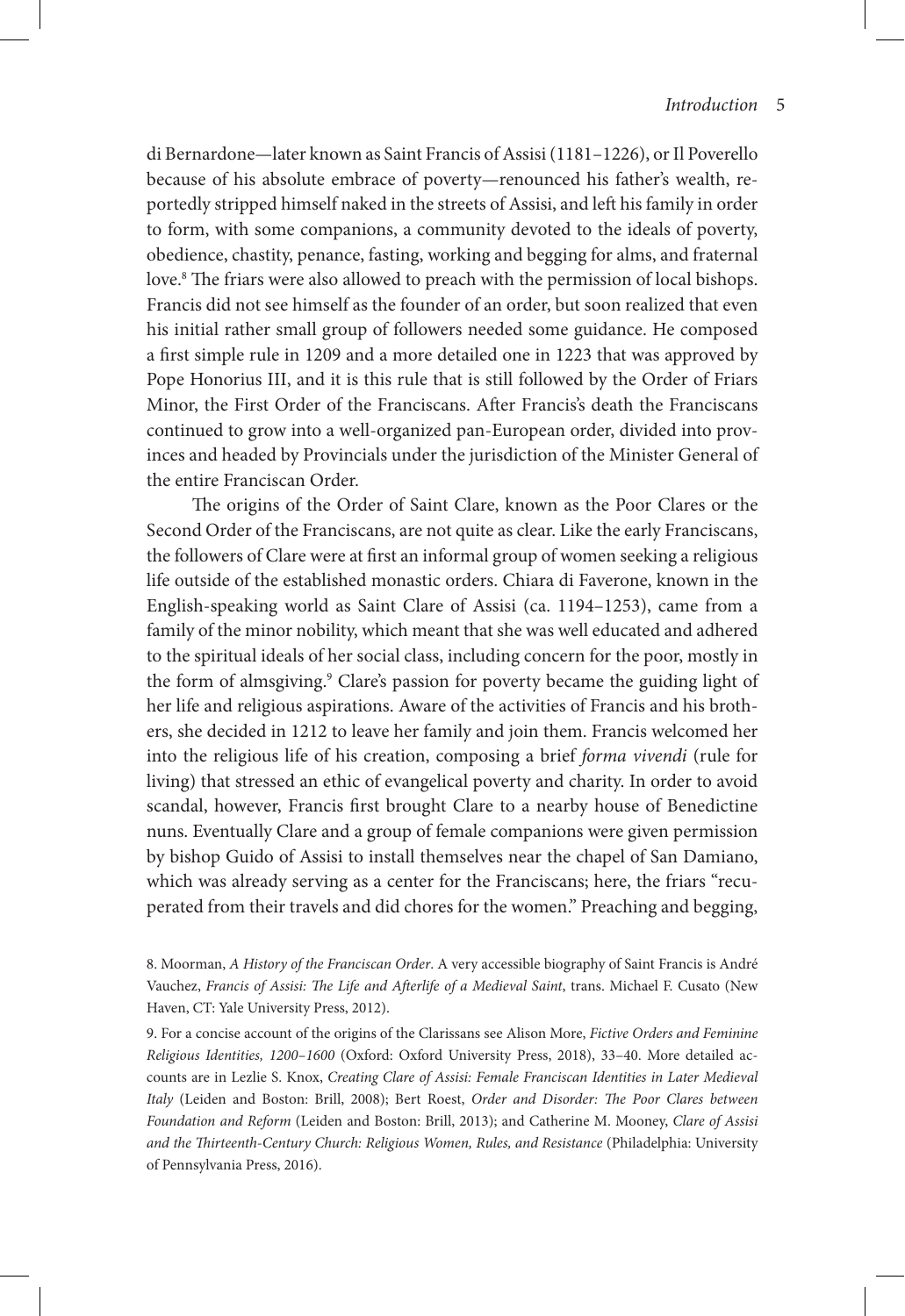the hallmarks of the male Franciscans, were of course impossible for women, but they combined "physical labor and possibly some type of hospital service with a life of prayer and meditation."10 Ugolino of Ostia, the future Pope Gregory IX (r. 1227–41), became their Cardinal Protector, knowing full well that this new group needed some kind of rule in order to be able to continue and eventually receive papal approval. In 1219 he composed a *forma vitae* or rule for them, and decades later in 1253 Clare composed her own *forma vitae*, but it was not until a decade after her death that an Order of Saint Clare was created by Pope Urban IV (r. 1261–64).11 As Alison More observes, "Urban's imposition of a rule and a regular identity was consistent with the spirit of institutionalization that became increasingly prevalent in the thirteenth century."12

Neither the First nor the Second Order of the Franciscans, then, let alone the so-called Third Order,<sup>13</sup> was created as an institutionalized monastic order by Saints Francis and Clare, but evolved over a period of decades and even centuries into the highly organized orders that dotted the map of Christian Europe when Colette appeared on the scene. With growing institutionalization came growing wealth, and a gradual moving away from the ideals that had motivated Francis and Clare to rebel against their lives of privilege and to shun the monastic orders that already existed in the early thirteenth century. Clare had in fact tried to prevent the encroachment of wealth and possessions in her request for the "privilege of poverty" that was eventually granted her by the pope:

Clare's "privilege of poverty" was a legal exemption that Clare obtained after a daunting struggle with the papacy that enabled Clare and her sisters to opt out of the feudal financial system of attaching property to their monastery. According to papal policy monasteries were to have landed endowments that earned a regular income to protect their inhabitants from fickle benefactors, political upheaval, and natural disaster.<sup>14</sup>

- 10. Roest, *Order and Disorder*, 15.
- 11. For details on the development of the 1253 *forma vitae* see Mooney, *Clare of Assisi*, chap. 8.
- 12. More, *Fictive Orders*, 34–35.

13. The Third Order, or Tertiaries, were laypeople wishing to pursue a life of penitence. They were not enclosed, and often continued to live with their families. On Third Orders more generally see Alison More, "Institutionalizing Penitential Life in Later Medieval and Early Modern Europe: Third Orders, Rules, and Canonical Legitimacy," *Church History* 83 (2014): 297–323.

14. See Joan Mueller, "Colette of Corbie and the 'Privilege of Poverty,'" in Mueller and Warren, eds., *A Companion to Colette of Corbie*, 101–29, at p. 106. For the wider context of later developments of the ideals of poverty, see James D. Mixson, *Poverty's Proprietors: Ownership and Mortal Sin at the Origins of the Observant Movement* (Leiden and Boston: Brill, 2009). On the development of the Clarissan Rule, see Julie Ann Smith, "'Faciat eas litteras edoceri': Literate Practices in the Clarissan *Formae*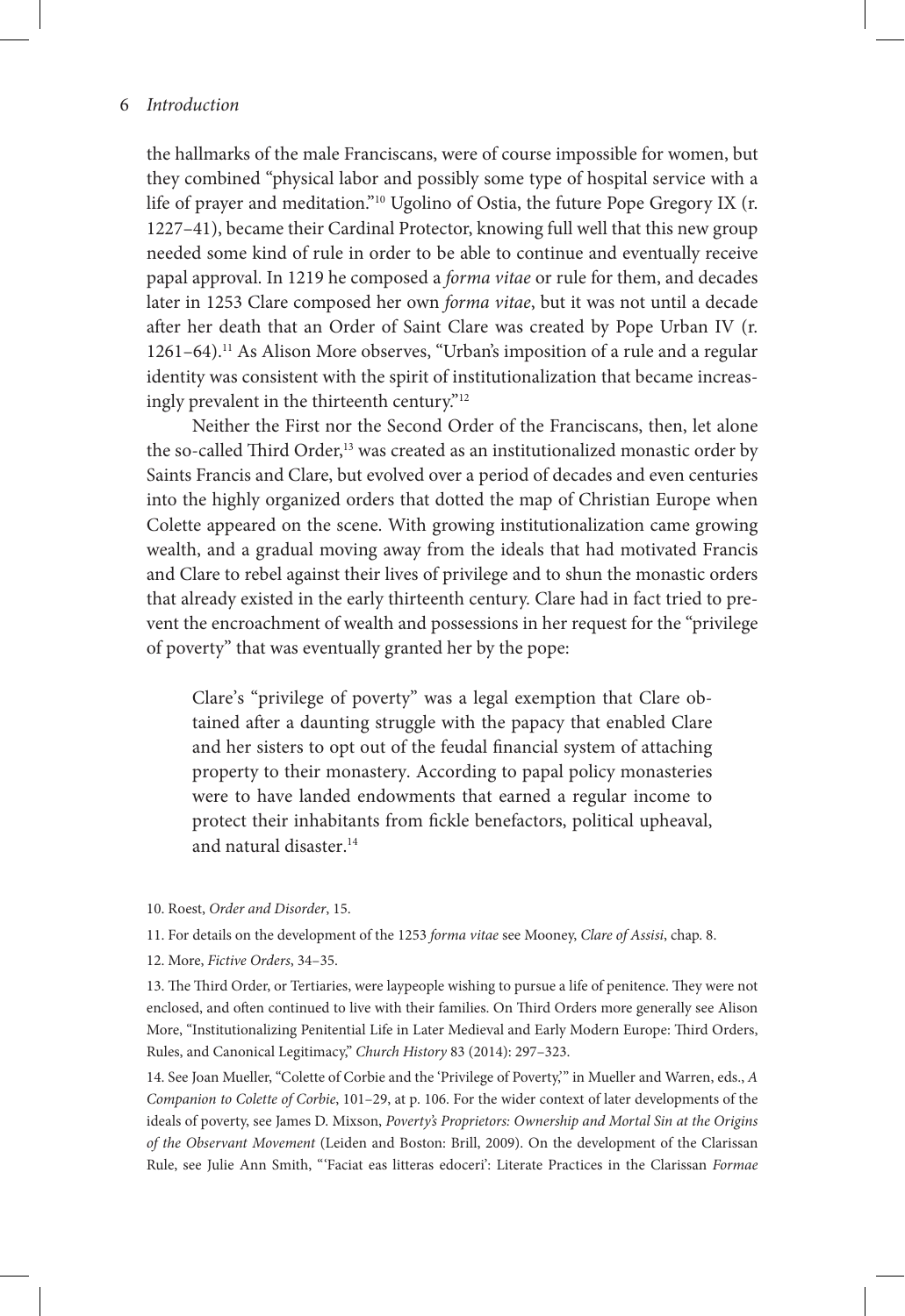In the view of many Clare's followers, the rule thrust upon the Order of Saint Clare in 1263—the so-called Urbanist rule—perverted this all-important ideal of evangelical poverty. A second rule approved by the papacy in 1263—Isabelle of France's rule for the order of the *Sorores minores* (Sisters Minor)—was followed at houses such as Moncel, where Colette tried out the religious life for a short period of time. But it too veered away from Clare's original ideal of evangelical poverty, and proved unsatisfactory for Colette.15

The Europe-wide movement that reflects this desire for a return to original monastic ideals, especially that of poverty, is commonly called the Observant reform movement. It extended to many different orders and many different regions. It was an often controversial movement, and, because it included rebels who questioned the established order of the medieval Church, accusations of heresy were leveled against some of its most radical adherents—communities such as the so-called Spiritual Franciscans, a loose group of Franciscans who only after the fact were seen as having formed a more organized movement.16 In France the Observant reform originated in the 1380s at the Franciscan house of Mirebeau, and can be connected to Henry de Baume, one of Colette's confessors and an important mentor. Colette and Henry would work for reform within the Franciscan Order, and establish a number of reformed "Coletan" friaries in France. Yet even within the Observant movement there were differences. Henry de Baume had apparently left the friary at Mirebeau because of its decision to place itself under the authority of a Vicar General rather than the Franciscan Provincial, who in turn reported to the Order's Minister General. This internal dispute over administrative structures would pit the Observant Franciscans against the Coletans in the friary at Dole, and Colette herself against the Observant reformer John of Capistrano—two battles she would eventually win.

*Vitae*," in *Nuns' Literacies in Medieval Europe: The Antwerp Dialogue*, ed. Virginia Blanton, Veronica O'Mara, and Patricia Stoop (Turnhout: Brepols, 2017), 23–41.

<sup>15.</sup> The Urbanist rule is named after Pope Urban IV (r. 1261–64). On Isabelle of France's rule see Sean L. Field, *The Rules of Isabelle of France: An English Translation with Introductory Study* (St. Bonaventure, NY: Franciscan Institute Publications, 2013). For a history of the Rule of Saint Clare and how it is observed in modern times, see also the introduction to *La Règle de l'ordre de Sainte Claire avec les statuts de la Réforme de Sainte Colette* (Bruges: Desclée de Brouwer, 1892).

<sup>16.</sup> See David Burr, *The Spiritual Franciscans: From Protest to Persecution in the Century after Saint Francis* (University Park: Pennsylvania State University Press, 2001).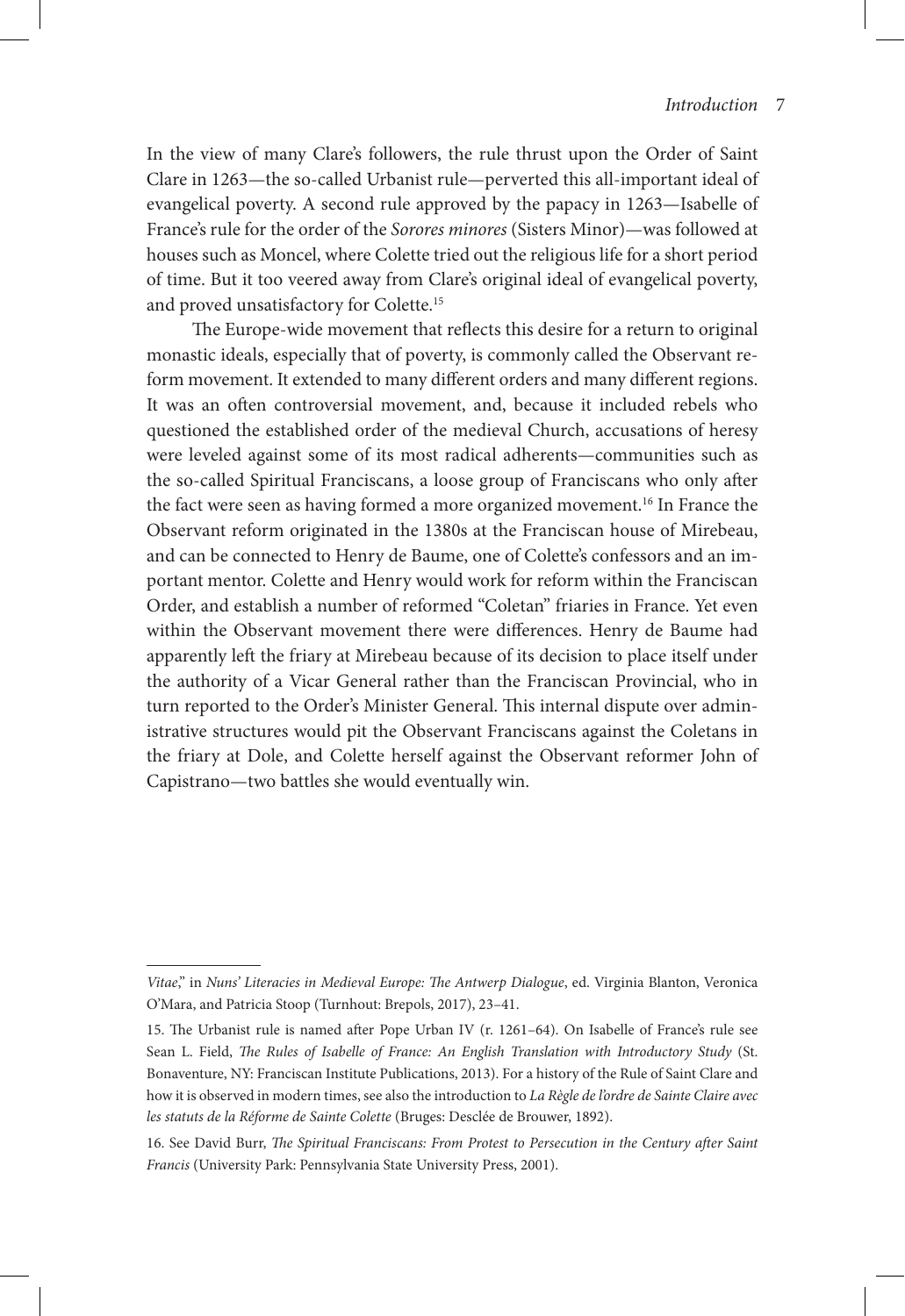# *A Brief Biography of Colette of Corbie*<sup>17</sup>

### *The Sources*

Colette's biographers, Pierre de Vaux and Perrine de la Roche et de Baume (b. ca. 1408), both spent decades with the saint. Not much is known about Pierre de Vaux, most often referred to as Pierre de Reims, except what we can gather about him from his biography of Colette, his letter to the citizens of Amiens in 1443 (translated in the section on Letters), and a few other references.<sup>18</sup> He was Colette's companion and eventually her confessor, and wrote his biography of Colette shortly after her death in 1447. Around that time, he became the Visitator for Colette's convents.<sup>19</sup> He made one business trip to Rome for Colette's reform, but otherwise seems to have spent all his time living near Colette or traveling with her from convent to convent. His biography of Colette is modeled on Saint Bonaventure's mid-thirteenth-century *Life* of Saint Francis, who had been canonized in 1228, a mere two years after his death. Pierre's text is divided into chapters, beginning with Colette's life story (including the beginning of her reformist activities and the persecutions she experienced), then moving on to chapters on each

17. This brief biography can do nothing more than give a sense of Colette's place in the complicated world of the fifteenth century and of the major elements of her reforms, her spirituality, and her charisma. Almost all of the information about Colette's life comes from the two biographies translated in this volume. Additional details can be gleaned from some letters by, to, and about Colette translated in the section on Letters. For a much fuller picture of Colette's life, see the massive study by Elisabeth Lopez, *Colette of Corbie (1381–1447): Learning and Holiness*, trans. Joanna Waller (St. Bonaventure, NY: Franciscan Institute Publications, 2011), originally published as *Culture et sainteté: Colette de Corbie, 1381–1447* (Saint-Etienne: Publications de l'Université de Saint-Etienne, 1994). It draws on a wide variety of documents, including accounts of eyewitnesses collected after Colette's death with a view to her canonization. Lopez's *Petite vie de Sainte Colette* (Paris: Desclée de Brouwer, 1998) also gives an excellent overview of Colette's life and times. For a concise biography see Simone Roisin, "Colette de Corbie," in *Dictionnaire d'histoire et de géographie ecclésiastiques*, vol. 13 (Paris: Letouzey, 1956), cols. 238–46.

18. Pierre de Vaux dit de Reims et soeur Perrine de la Roche et de Baume, *Les Vies de sainte Colette Boylet de Corbie, réformatrice des Frères Mineurs et des Clarisses (1381–1447),* ed. Ubald d'Alencon, Archives Franciscaines 4 (Paris: A. Picard Fils, 1911). Ubald d'Alençon (hereafter "Ubald d'Alençon" or "Ubald") was the religious name of Léon-Louis Berson (1872–1927), a Capuchin friar and historian. See his introduction to the *Vies*, xxviii–xlii, for information on Pierre and Perrine, and xxii– xxviii, for the many later biographies of Colette. For Pierre de Vaux (hereafter "Pierre de Vaux" or "Pierre"), whose life is discussed on pp. xxviii–xxxiii, no precise birth or death dates are available; since he was often called Pierre de Reims, it was assumed that he was from that town in Champagne. Ubald d'Alençon provides a detailed biography of Perrine (hereafter "Perrine" or "Sister Perrine") on pp. xxxiv–xlii. Although Perrine's full name was de la Roche et de Baume, she is generally referred to as de Baume, a practice I follow here. See also Lopez, *Learning and Holiness*, 3–5. Twelve manuscripts of Pierre's text and three of Perrine's survive. For more information, see the preface to the translation.

19. On the function of the Visitator, see below.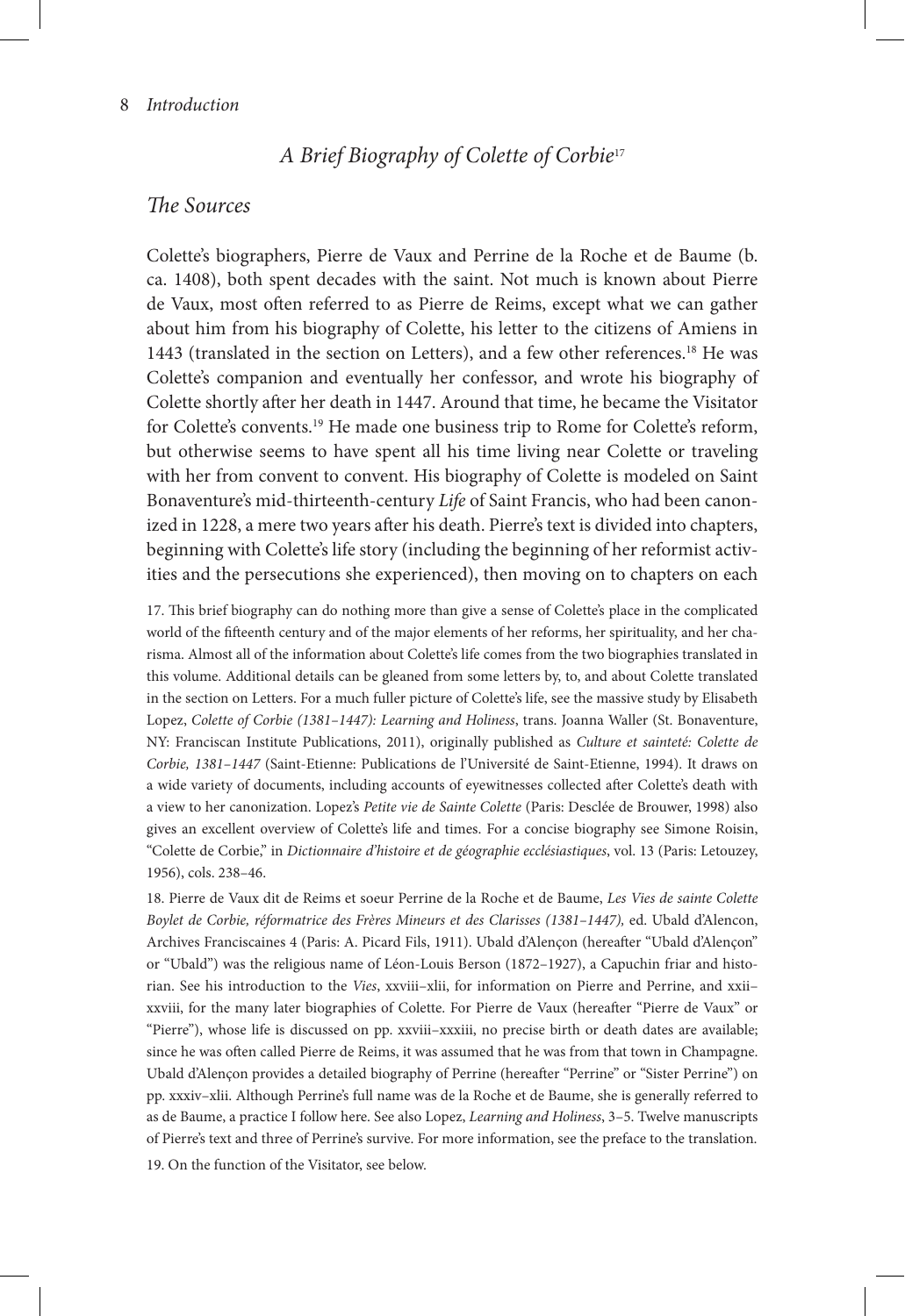of Colette's principal virtues, such as the three main Franciscan ideals of poverty, obedience, and chastity, followed by chapters on her special devotion to Christ's Passion and the Eucharist. In many ways, in fact, he presents her as a second Saint Francis.<sup>20</sup> The biography, which ends with an account of her gift of prophecy and miracles, is filled with lively anecdotes and fascinating details of Colette's life that only an eyewitness could have recorded. Pierre's admiration of Colette and his close emotional attachment to her shine through on every page.

We have more information on Perrine, daughter of Alard de la Roche et de Baume and the niece of Henry de Baume, Colette's mentor and previous confessor. Her father's castle served as a rest stop for Colette and her companions after a decisive trip to Nice (described below) to meet with Pope Benedict XIII in 1406, and after she had to leave Corbie in 1408; Perrine may have been born around that time. Perrine spent some thirty years with Colette, in seven different convents. After Colette's death, she occupied the position of mistress of novices for a time.<sup>21</sup> Probably around 1471, just when the first inquiries for the canonization of Colette were launched, she dictated her memoirs to Father François des Maretz, who then served as confessor to the Poor Clares in the Hesdin convent. Perrine quotes—and modifies—long passages of Pierre's text that had already been circulating in several manuscript copies at the time,<sup>22</sup> but she uses a completely different structure—basically no discernible structure at all. There are no chapter divisions, but a long series of separate paragraphs with occasional subheadings. In view of a possible canonization trial, she adopts the stance of a witness, often saying "I testify that" and adding her name and age.<sup>23</sup> Because she was a female

20. See Nimmo, *Reform and Division*, 460–67, for a detailed analysis of the parallels between Francis and Colette. Bonaventure was Minister General of the Franciscans from 1257 to 1274.

21. This was around 1458, as we learn from a letter by Agnès de Vaux published in *La Règle de l'ordre de Sainte Claire*, 286. Agnès, one of Colette's closest friends, was the abbess at the convents of Auxonne and Hesdin, and appears often in the biographies.

22. How much Pierre may have relied on Perrine's (probably oral) testimony is a question I am investigating in an article comparing the perspectives and methods of the two biographers, one male, one female. As far as I can determine, there exist only two other cases of Lives composed by a male and female biographer who had personal relationships with their holy subjects: Saint Radegund (ca. 525–587) and her biographers Venantius Fortunatus, bishop of Poitiers, and the nun Baudovinia, as well as Margherita Colonna (ca. 1254–1280), whose two Lives were penned by her brother Giovanni Colonna and Stefania, a Franciscan nun who knew Margherita well. See *Sainted Women of the Dark Ages*, ed. and trans. Jo Ann McNamara and John E. Halborg, with E. Gordon Whatley (Durham, NC, and London: Duke University Press, 1992), 60–105, and *Visions of Sainthood in Medieval Rome: The Lives of Margherita Colonna by Giovanni Colonna and Stefania*, trans. Larry F. Field, ed. and introd. Lezlie S. Knox and Sean L. Field (Notre Dame, IN: University of Notre Dame Press, 2017).

23. Indeed, Marie Richards argues that Perrine's text was meant to supply the missing eyewitness testimony in order to complement Pierre's biography; see "Franciscan Women: The Colettine Reform of the Order of St. Clare in the Fifteenth Century" (PhD diss., University of California, Berkeley, 1989), 261–62.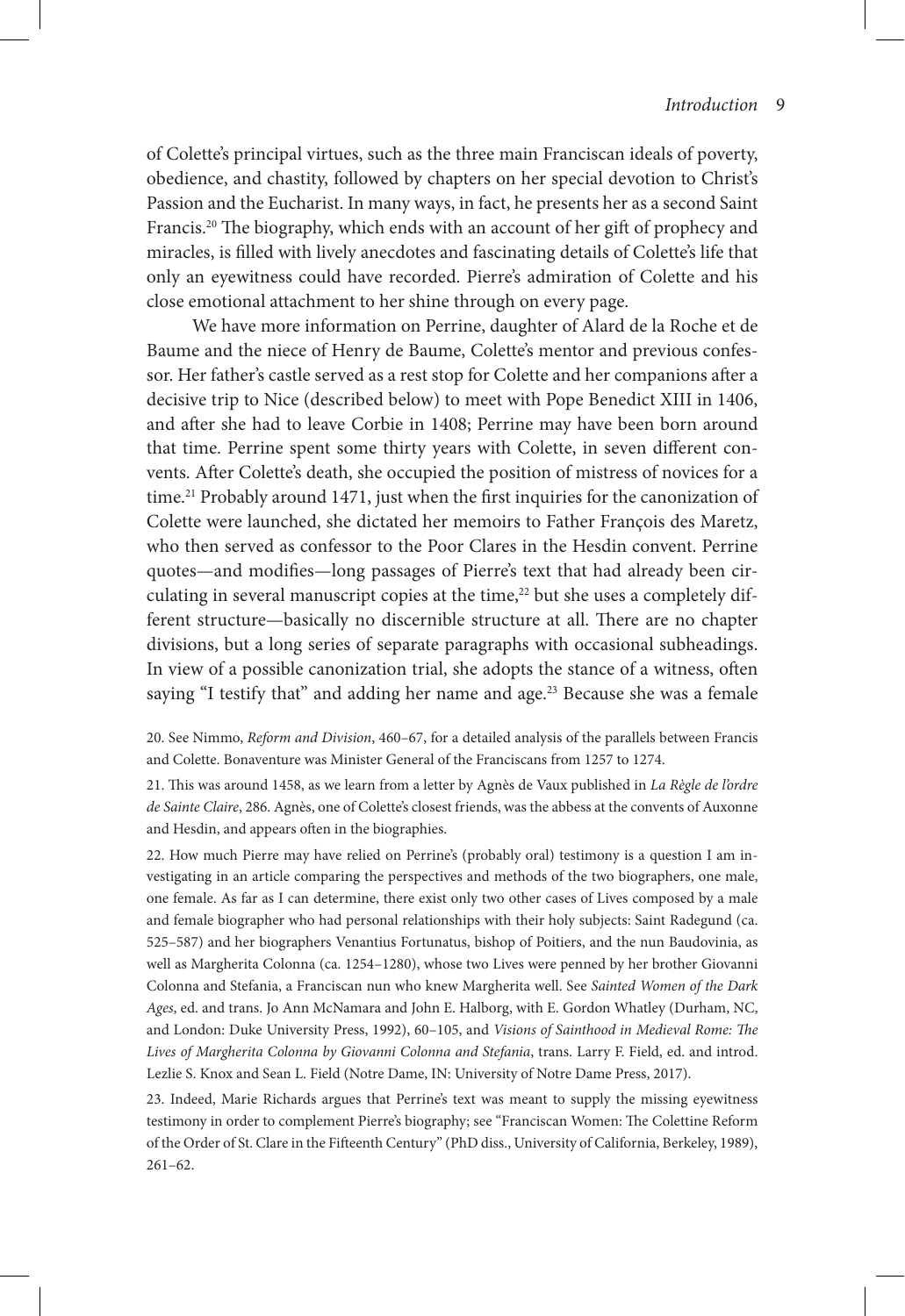religious and not a male confessor, she had access to many facets of Colette's life that Pierre—however close he was to the saint—did not. Many events inside the convent walls, especially at night, could not be known to any man. Perrine thus opens a window for us into some of the most intimate and revealing moments of Colette's life.

# *Early Life and Religious Exploration*

Saint Colette of Corbie (1381–1447) was born Nicolette as the daughter of Robert Boëllet (or Boilet or Boylet), an elderly carpenter at the local Benedictine abbey, and his equally elderly and extremely pious wife Margaret Moyon, a widow for whom this was the second marriage. $24$  A mature child (what hagiographers call a *puella senex*, or an "old girl"), she attended the local abbey school and had friends whom she tried to engage in pious games.<sup>25</sup> Although her parents were very devout, they feared that she was overdoing her piety and tried to prevent her from attending too many masses. As her biographer Perrine de Baume tells us, her friend Adam Mangnier once helped her climb out of her window so that she could attend the recitation of matins in the overnight hours, a move that caused her father to build her a little oratory in their own house.<sup>26</sup> In Corbie, little Colette saw herself as a savior for dissolute women whom she approached with offers of help and consolation, attempting to convert them to a better life.<sup>27</sup> She was small, but grew miraculously when her tiny stature caused detractors to speak to her parents and urge them to rein in her pious overtures to these women. After a pilgrimage and a prayer to Christ,<sup>28</sup> the fourteen-year old girl experienced a growth spurt and could henceforth spread her pious messages unimpeded.

24. Colette's mother was supposedly sixty years old when Colette was born. Postmenopausal women giving birth miraculously is a frequent motif in saints' lives, but Elisabeth Lopez—who has written the most thorough study of Colette—speculates that Colette may have been adopted ("Sainte Colette," in *Sainte Claire d'Assise et sa postérité: Actes du colloque international organisé à l'occasion du VIIIe centenaire de la naissance de Sainte Claire, UNESCO (29 septembre–1er octobre 1994)*, ed. Geneviève Brunel-Lobrichon et al. (Paris: Les Editions franciscaines, 1995), 193–217, at p. 194. We also learn that Colette's mother had been married before and widowed (see, for example, V 67). There are references in both Ubald d'Alençon's introduction and Perrine's biography to Colette's niece, but no siblings are mentioned, so it is possible that Colette's mother had children from her first marriage.

25. As Lopez writes, "Benedictine abbeys provided two types of education: the school itself for young monks and those considering joining and 'little schools' open to the children living around the abbey. These gave a rudimentary education, particularly to boys" (*Learning and Holiness*, 13n16).

26. P 3. For a discussion of matins and other prayers of the Liturgy of the Hours, see 29, below.

27. V 10.

28. Neither biographer indicates where Colette went, but her biographer Alphonse Germain believes she most likely traveled to the chapel of Notre-Dame-de-Barbières in the small town of Albert in